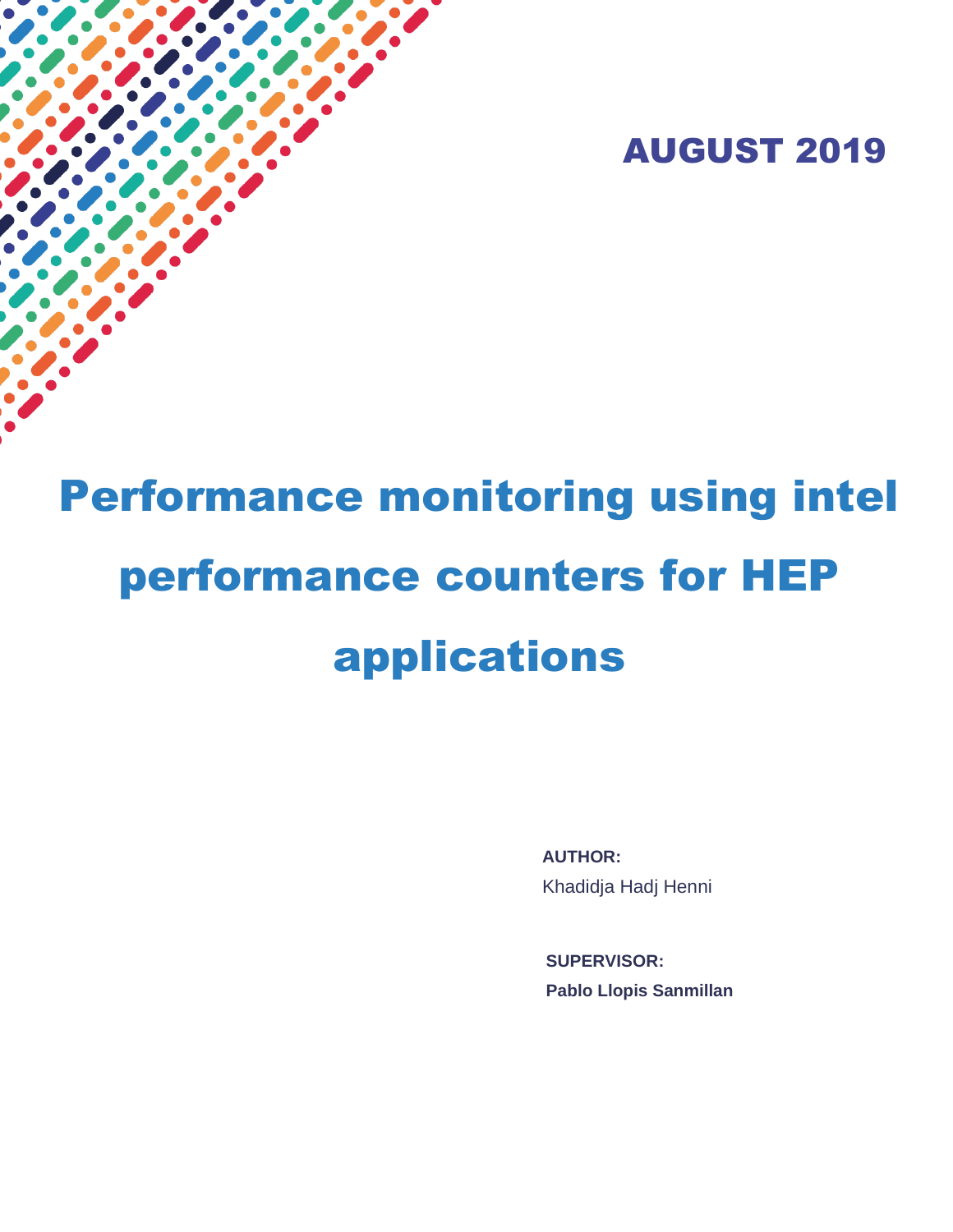



# **SUMMARY**

The HPC service at CERN provides linux batch infrastructure to run high performance computing applications that require MPI clusters.The HPC cluster is therefore dedicated to run MPI programs. with numerous applications running on the cluster and big number of users demanding resources to run their jobs,a monitoring tool is needed to measure performances and so this project aims to integrate a framework that includes intel performance tools in the hpc cluster in order to gather data for both users and service managers about job execution efficiency and give feedback to users about how to improve the performance .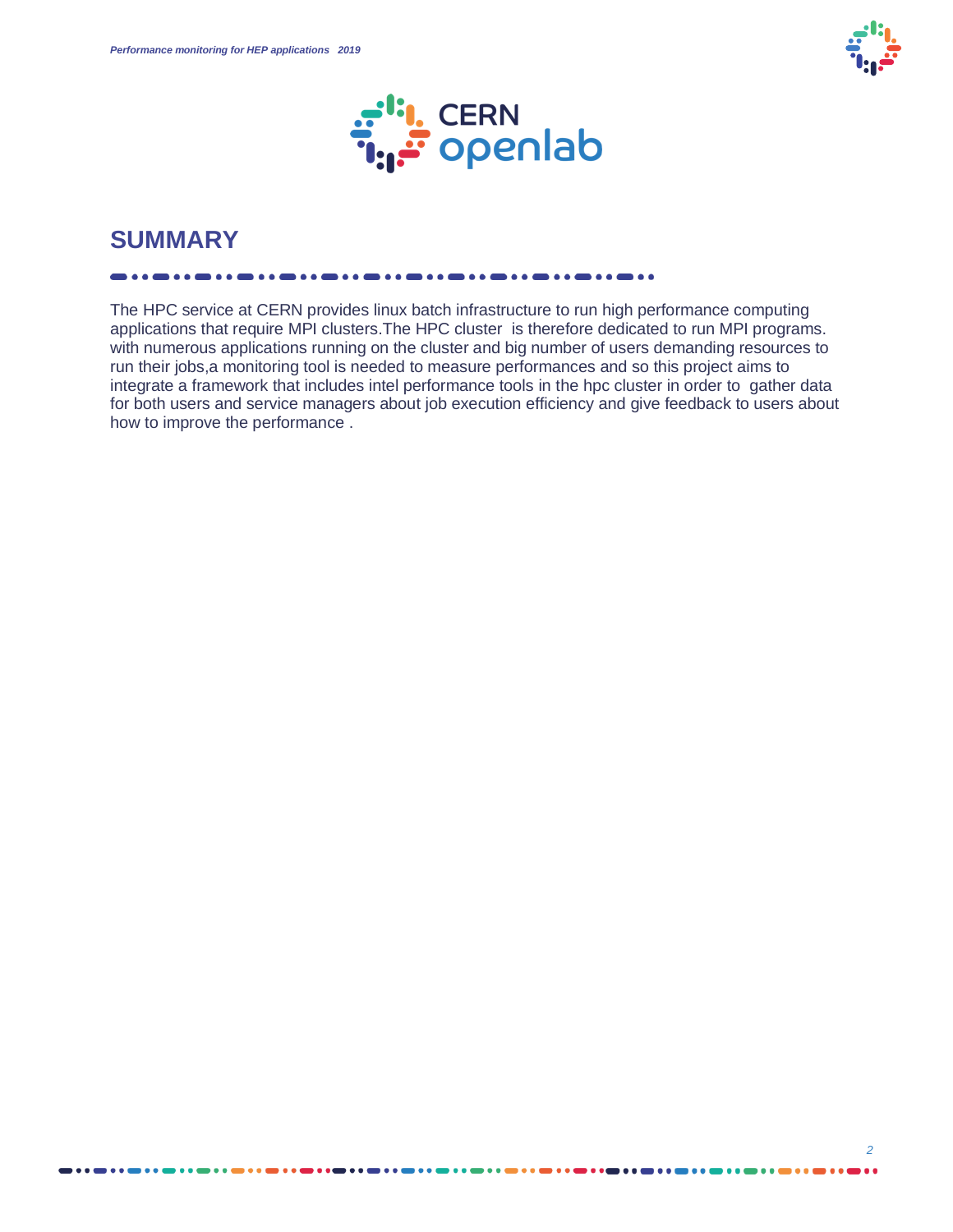

# **TABLE OF CONTENTS**

---------------------------. . . . . . . . . .

| <b>HPC RESOURCES</b>                                                    | 04              |
|-------------------------------------------------------------------------|-----------------|
| <b>HPC RESOURCE UTILIZATION EFFICIENCY</b>                              | $\mathbf{04}$   |
| <b>ROOFLINE MODEL</b>                                                   | 05              |
| <b>EMPIRICAL ROOFLINE TOOLKIT</b>                                       |                 |
| <b>CONFIGURATION</b>                                                    |                 |
| <b>OVERVIEW ON HOW ERT WORKS</b>                                        |                 |
| <b>ROOFLINE MODEL OF BATCH NODES</b>                                    |                 |
| <b>CALCULATING ARITHMETIC INTENSITY AND FLOPS/S OF HPC APPLICATIONS</b> |                 |
| <b>CONCLUSION AND FUTURE WORK</b>                                       | 12 <sup>2</sup> |
| <b>REFERENCES</b>                                                       | 13              |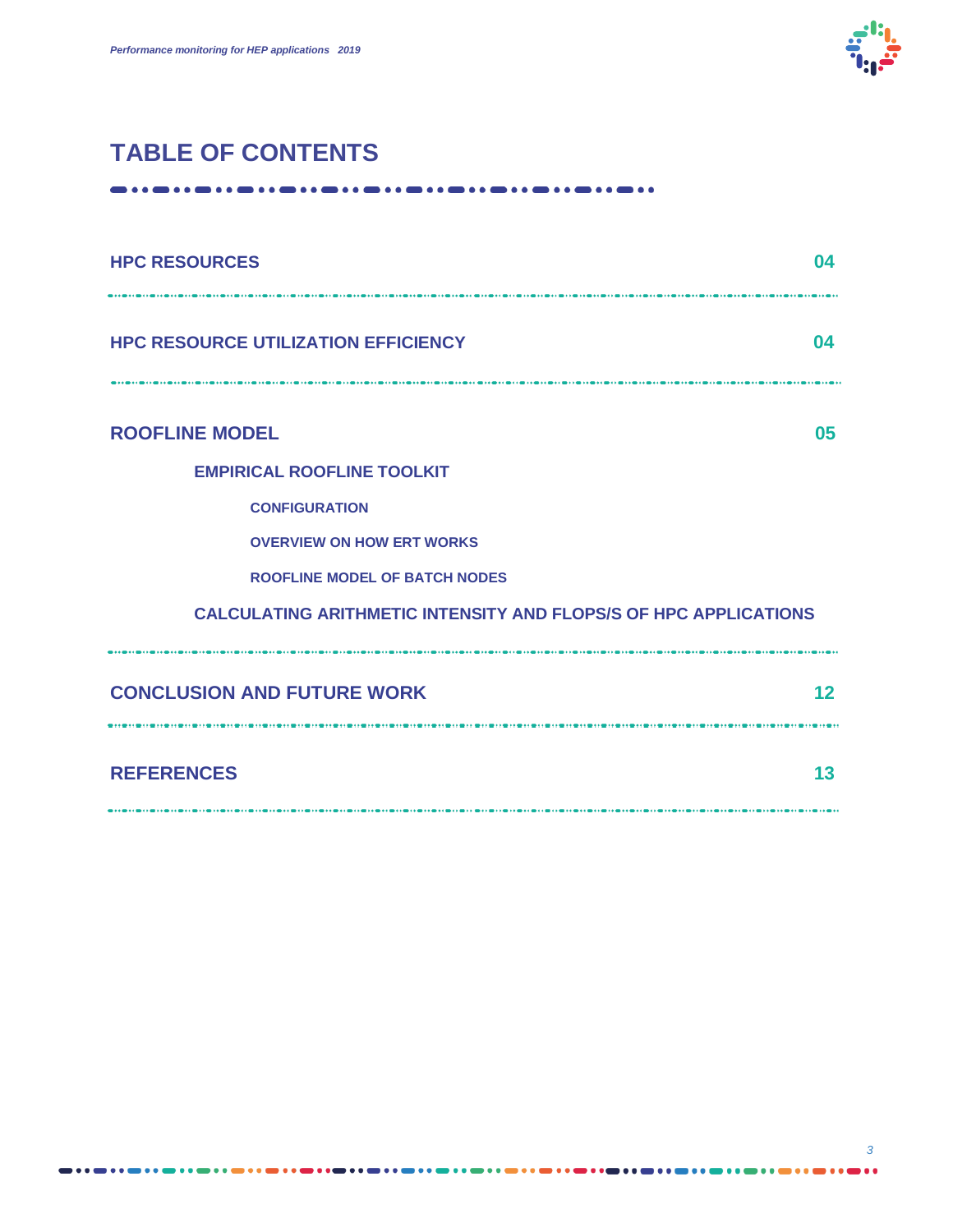

#### **1. HPC RESOURCES:**

The HPC cluster is structured into four partitions:

- ➢ batch short
- $\triangleright$  batch long
- $\triangleright$  BE short
- $\triangleright$  BE long

the terms "short" and "long" refer to the job execution time limit, jobs running on short partitions have time limit of two days whereas jobs that run on long partitions can take several days to months.

#### **Batch nodes:**

- ➢ CPU: 2x Intel(R) Xeon(R) CPU E5-2650 v2 (16 physical cores, 32 hyperthreaded)
- ➢ Memory: 128GB DDR3 1600Mhz (8x16GiB M393B2G70QH0-YK0 DIMMs)

#### **BE nodes:**

- $\triangleright$  CPU: 2x Intel(R) Xeon(R) CPU E5-2630 v3 (20 physical cores, 40 hyperthreaded)
- ➢ Memory: 128GB DDR4 2400Mhz (8x 16GiB 18ASF2G72PDZ-2G3B1 DIMMs)

## **2. HPC RESOURCES UTILIZATION EFFICIENCY**

-------------

Measuring the execution efficiency allow users to know if the code is optimized enough to take advantage of the machine's computing potentials and capabilities, the more an application is optimized the higher its performance goes and less time it takes to finish the execution.

Resource utilization metrics are the first indicators of job execution efficiency because applications performance greatly depends on how well resources were used and so we shall first explore the most important metrics to measure resource utilisation efficiency.

Collecting data and metrics about HPC applications was made simple with SLURM which is a cluster workload manager that was implemented in the HPC cluster. The accounting data for jobs invoked with slurm are stored in the slurm database from which is it possible to collect data and resource utilisation metrics using **sacct** command, this command displays information about jobs (job steps, status, default exit codes ...) as well as the accounting information, there are numerous job accounting fields however in this project we only focus on resources (CPU and memory) fields. The most relevant metrics are the following:

**CPUTime**: time used and it equals the job elapsed time multiplied by number of allocated CPUs. This metric does not indicate if the CPU was used efficiently or not because it only depends on one facture and that is the elapsed time which is the amount of time the job took to finish its execution.

**TotalCPU time:** equals the sum of system CPU and user CPU time used by the job or job step.

System CPU time is the amount of time the CPU was busy executing code in the kernel space whereas user CPU time is the amount of time CPU was busy executing code in the user space. The total CPU time is more precise because it only measures the amount of time in which the CPU was actually busy executing code instructions.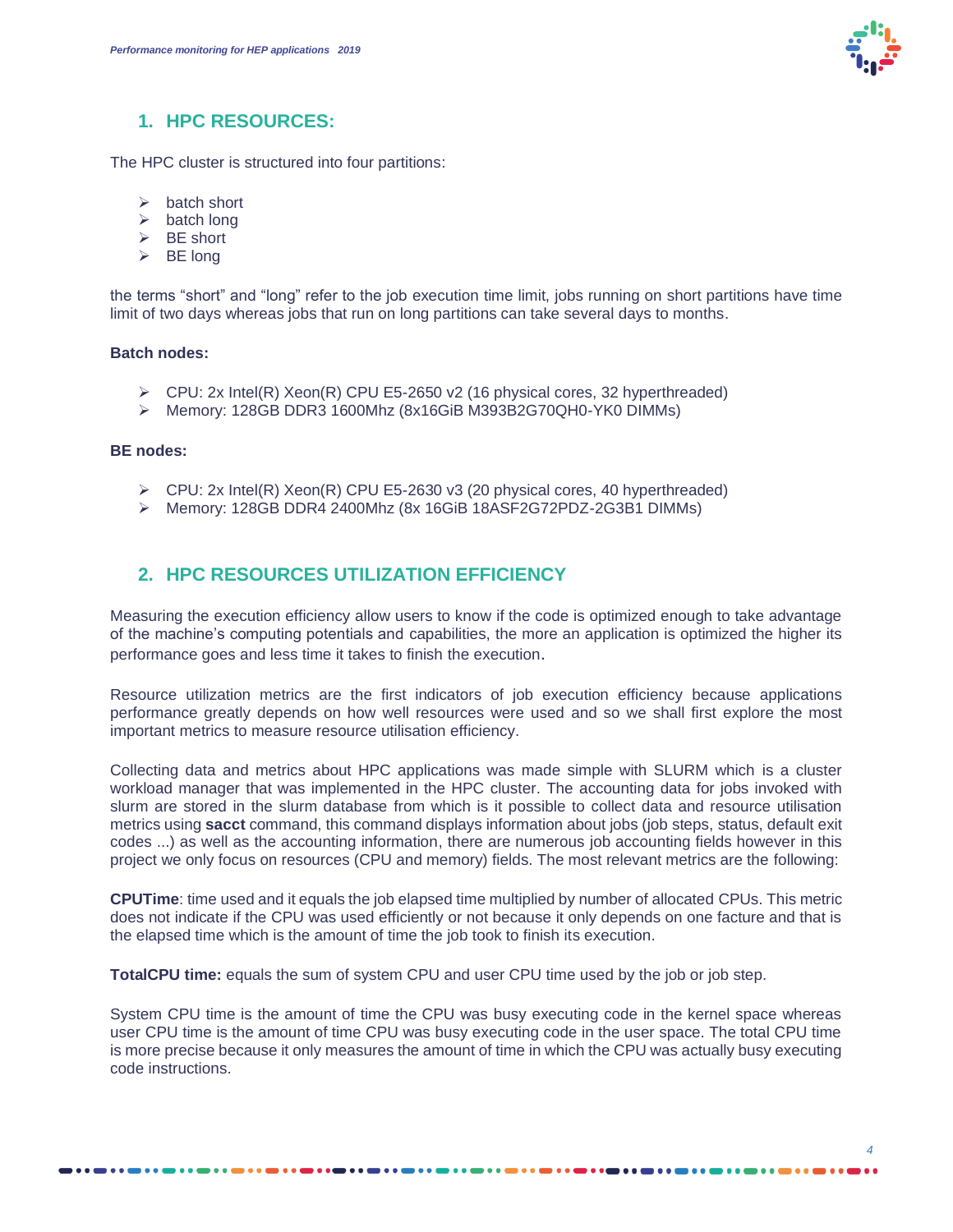

To measure the CPU utilization efficiency, we calculate the ratio of total CPU time to the elapsed time as defined as follows:

 $r = CPU$  utlization efficiency  $=$   $\frac{total$  CPU time  $=$  total CPU time  $*$  number of allocated CPUs<br>CPU time **CPU** time

if the ratio **r** equals or is close to one (r=1 or r~1) that means that CPU was used very efficiently but if the value of the ratio **r** was far less than one (r <1) then in that case the CPU was not being used in most of the execution time.

to print the CPU time and the total CPU time of a certain job the command **sacct** is used with the option **--format**, this option allows users to tailor job accounting fields and print the desirable fields in the desirable order as well. For example:

#### *sacct -j 106580 --format=JobName,Partition,AllocCPUS,AllocNodes,NTasks,Elapsed,State,CPUTime,TotalCPU*

in this example the **-j** option is used to specify the job by its ID and the format of the output is defined by the option **–format**

- ➢ **JobName**: name of the job
- ➢ **Partition**: identifies the partition on which the job ran
- ➢ **AllocCPUS**: count of allocated CPUs
- ➢ **NTasks**: total number of tasks in a job
- ➢ **Elapsed**: The job elapsed time, the format of this field output is as follows: [DD-[HH:]]:MM: SS where DD: days, HH: hours, MM: months, SS: seconds
- ➢ **State**: job status

CPUTime and TotalCPU have the same format as Elapsed

-------------

Even if it is useful to detect resource usage inefficiencies this metric remains very simple and limited and does not tell users how they should optimize their code. In addition to that it can be sometimes misinterpreted, for instance, often we think of 100% CPU as a sign of high performance while the truth may not be that, but instead the CPU could be stalled (waiting for memory I/O) and not really executing code instructions

## **3. ROOFLINE MODEL**

The Roofline model provides users with a way to understand the trade-off between data-movement and computation to find out which part of the hardware is limiting the code (CPU or memory), and how close the application is from reaching the machine bounds. It also helps visualize application performance, actual and potential and provide guidance for optimizing the program.

There are two basic concepts that we need to build the Roofline model: **FLOP/s** and **arithmetic intensity**. FLOP/s is the number of floating-point operations that the processor can execute per second and the arithmetic intensity is the ratio of total floating-point operations (Flops) performed by a given code or a code section, to the total data movement (Bytes) required to support those flops

NB: Note that there's a difference between **FLOP/s** and **Flops** in this report we distinguish between the two terms where the term FLOP/s refers to the computation speed and Flops is the count (number) of floatingpoint operations.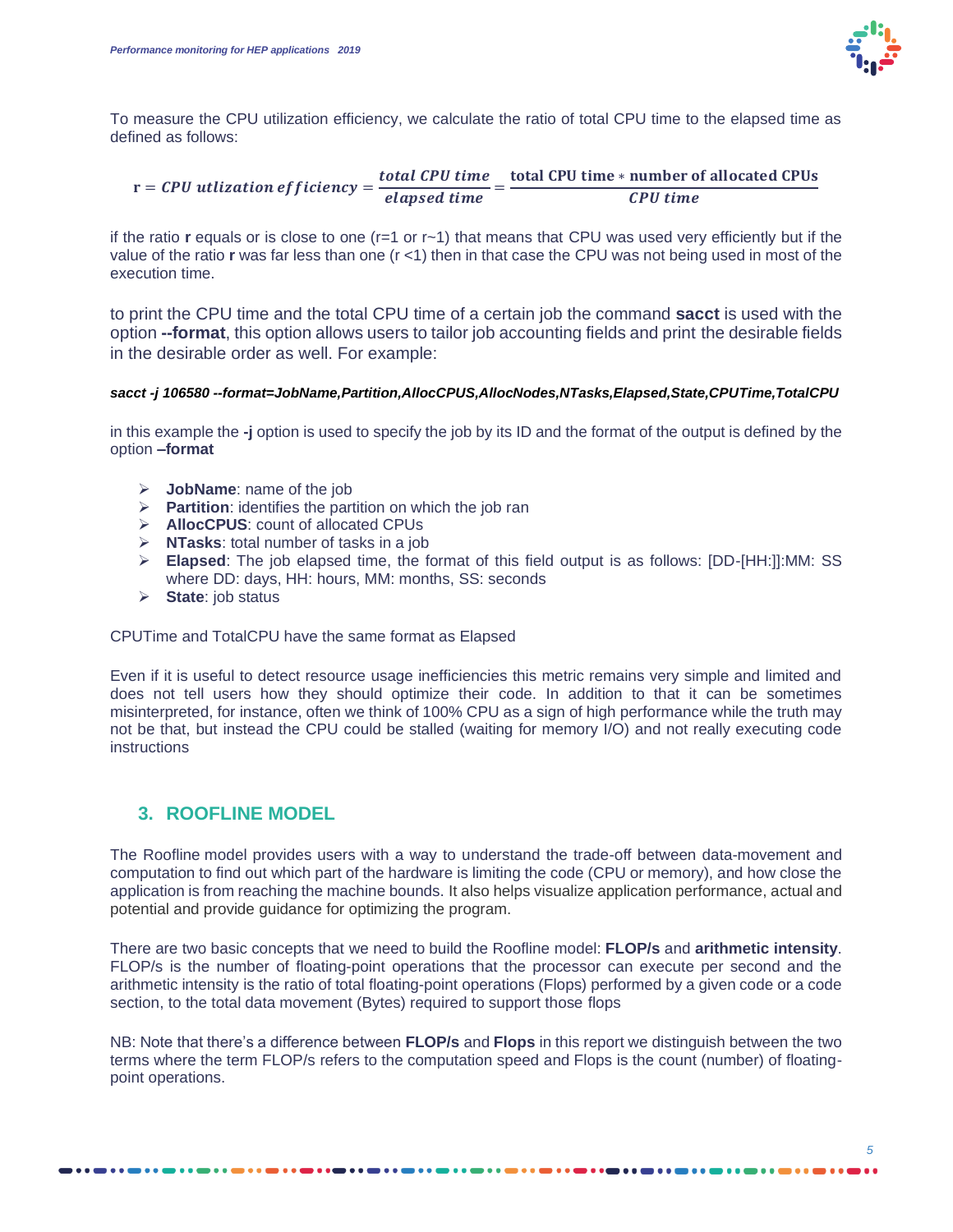

Roofline model can be visualized by plotting the performance bound (GFLOP/s) as a function of Arithmetic Intensity as shown below:



The horizontal line indicates the machine's maximum FLOP/s while the diagonal line represents the machine peak bandwidth. The intersection of these two lines will determine the machine's achievable performances (the curve shown in gey). Since any given program has a specific arithmetic intensity, when we run it we record how many FLOP/s is achieved and plot it on the graph ,shown in figure above , the coordinates of the application can tell us tell how far we are from reaching the bounds and what type of bound it is (memory or CPU).

To build the roofline model we first measure the machine's peak performance and peak bandwidth that will constitute the roofs of our model, this could be done using the vendor specifications that give an insight of the machine maximum performances and capabilities however in practice those peaks may not be achievable by any code running on the machine because of various physical factors related to the job's execution environment such as power and energy. However, it is possible to build more realistic roofs that are close enough to the theoretical machine bounds using the Empirical Roofline toolkit.

#### **a. EMPIRICAL ROOFLINE TOOLKIT**

The ERT empirically determines the machine's required characterizations for the roofline model, these characterizations include the maximum bandwidth of each level of the memory hierarchy and the maximum GFLOP/s. The roofs are obtained by running various micro kernel codes.

The generated Kernel code is adapted to the machine's architecture through the compilation options in the ERT configuration file and Thus each type of node in the HPC cluster has a specific ERT configuration file.

#### **i. Configuration**

The configuration file contains lines that define the parameters needed by ERT to compile the specified derivers and kernels, run them and gather the results the final roofline characterizations of machine.

ERT utilize MPI, OpenMP and Cuda but since the goal is to measure the roofs of machines that only run MPI applications (HPC cluster), we will be using only MPI and OpenMP with ERT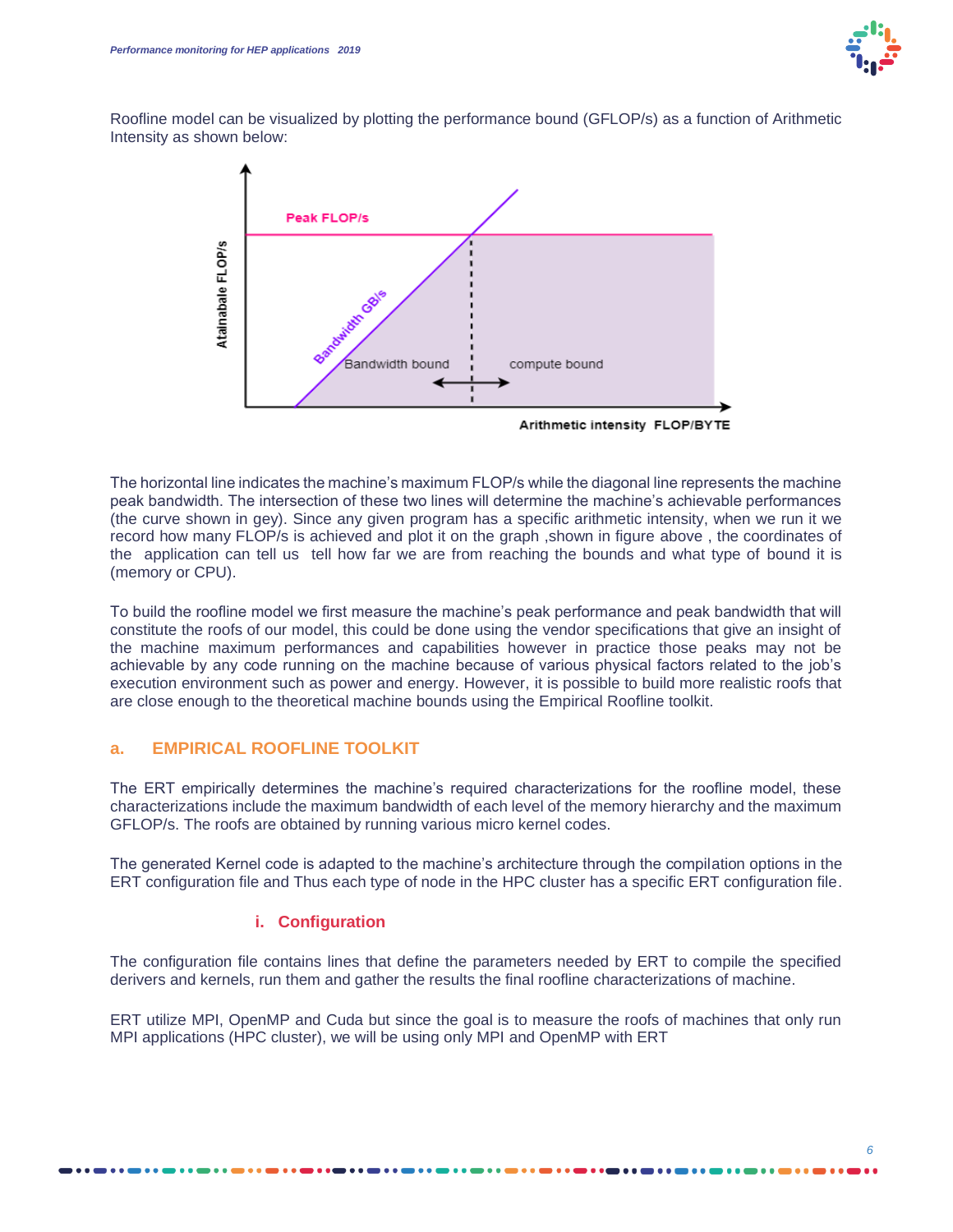

The configuration options used to obtain the roofs of HPC nodes are given in the table down below:

| Option             | Explanation                                                                                                                                                                                                                                                                   |
|--------------------|-------------------------------------------------------------------------------------------------------------------------------------------------------------------------------------------------------------------------------------------------------------------------------|
| ERT RESULTS        | This option specifies the directory where all results of running the ERT will<br>be kept.                                                                                                                                                                                     |
| <b>ERT DRIVER</b>  | the driver code to use with the selected kernel code There is currently only<br>one driver, "driver1"                                                                                                                                                                         |
| <b>ERT KERNEL</b>  | the kernel code to use with the selected driver code There is currently only<br>one kernel, "kernel1".                                                                                                                                                                        |
| ERT_MPI            | set to True or false. this option specifies whether to compile with MPI or<br>not                                                                                                                                                                                             |
| ERT_MPI_CFLAGS     | compilation flags specific to MPI that are needed or wanted.                                                                                                                                                                                                                  |
| ERT_MPI_LDFLAGS    | linking/loading flags specific to MPI that are needed or wanted.                                                                                                                                                                                                              |
| ERT_OPENMP         | set to true or false. specifies whether to compile with Openmp or not                                                                                                                                                                                                         |
| ERT_OPENMP_CFLAGS  | compilation flags specific to OpenMP that are needed or wanted.                                                                                                                                                                                                               |
| ERT_OPENMP_LDFLAGS | linking/loading flags specific to OpenMP that are needed or wanted.                                                                                                                                                                                                           |
| ERT_FLOPS          | A set of integers specifying the FLOPS per computational element                                                                                                                                                                                                              |
| <b>ERT ALIGN</b>   | An integer specifies the alignment (in bits) of the data being manipulated.                                                                                                                                                                                                   |
| ERT_CC             | The compiler to use to build the ERT test(s)                                                                                                                                                                                                                                  |
| ERT_CFLAGS         | the flags to use when compiling the code                                                                                                                                                                                                                                      |
| ERT_LD             | the linker/loader to use when compiling the code                                                                                                                                                                                                                              |
| ERT RUN            | The command used to run the driver/kernel code that is built                                                                                                                                                                                                                  |
| ERT_PROC_THREADS   | A set of integers that constrain valid products of the number of MPI<br>processes and the number of OpenMP threads. For example, if this is '8'<br>then only combinations of MPI processes and OpenMP threads have to<br>multiply to give 8, e.g., 2 and 4, 8 and 1, are run. |
| ERT MPI PROCS      | A set of integers specifying possible number of MPI processes to run                                                                                                                                                                                                          |
| ERT_OPENMP_THREADS | A set of integers specifying possible number of OpenMP threads to run                                                                                                                                                                                                         |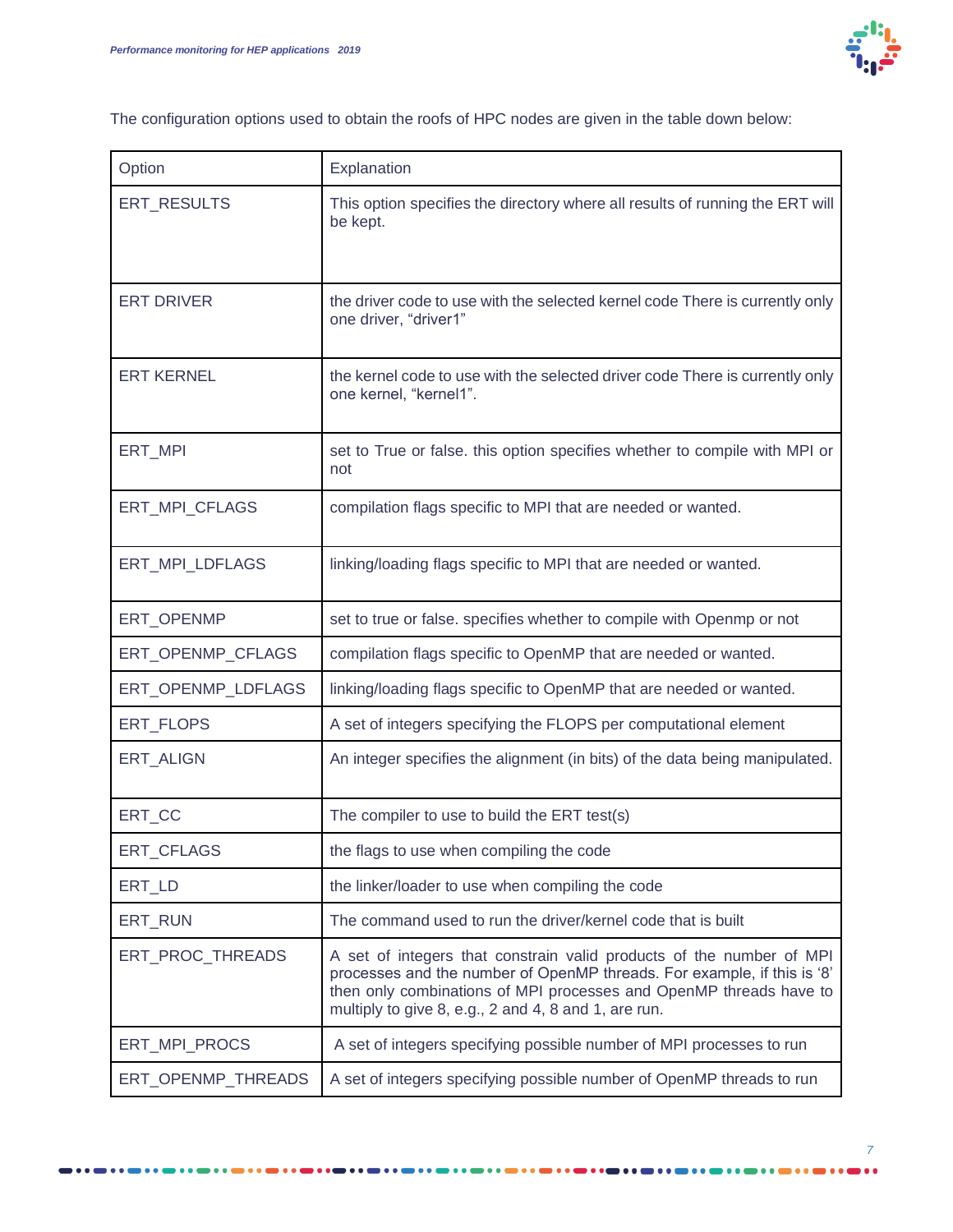

| ERT_NUM_EXPERIMENTS | The number of times to rerun the same code with all the parameters set<br>the same                                     |
|---------------------|------------------------------------------------------------------------------------------------------------------------|
| ERT MEMORY MAX      | The maximum number of bytes to allocate/use for the entire run.                                                        |
| ERT_WORKING_SET_MIN | The minimum size (in 8-byte, double precision floating point numbers) for<br>an individual process/thread working set. |
| ERT_TRIALS_MIN      | The minimum number of times to repeatedly run the loop over the working<br>set.                                        |
| ERT_GNUPLOT         | How GNUplot is invoked.                                                                                                |

The value of the previous configuration parameters used to measure the roofs for batch partition nodes are given in the following table:

| Option             | Value in the ERT config file for Batch nodes |
|--------------------|----------------------------------------------|
| ERT_RESULTS        | Results.batch.nodes                          |
| <b>ERT DRIVER</b>  | driver1                                      |
| <b>ERT KERNEL</b>  | kernel1                                      |
| ERT_MPI            | <b>True</b>                                  |
| ERT_MPI_CFLAGS     | -I/usr/local/mpi/mvapich2/2.2/include/       |
| ERT_MPI_LDFLAGS    | -Impi -L /usr/local/mpi/mvapich2/2.2/lib64/  |
| ERT_OPENMP         | <b>True</b>                                  |
| ERT_OPENMP_CFLAGS  | -qopenmp                                     |
| ERT_OPENMP_LDFLAGS | -qopenmp                                     |
| ERT_FLOPS          | 1,2,4,8,16                                   |
| ERT_ALIGN          | 64                                           |
| ERT_CC             | icpc -std=c++11                              |

...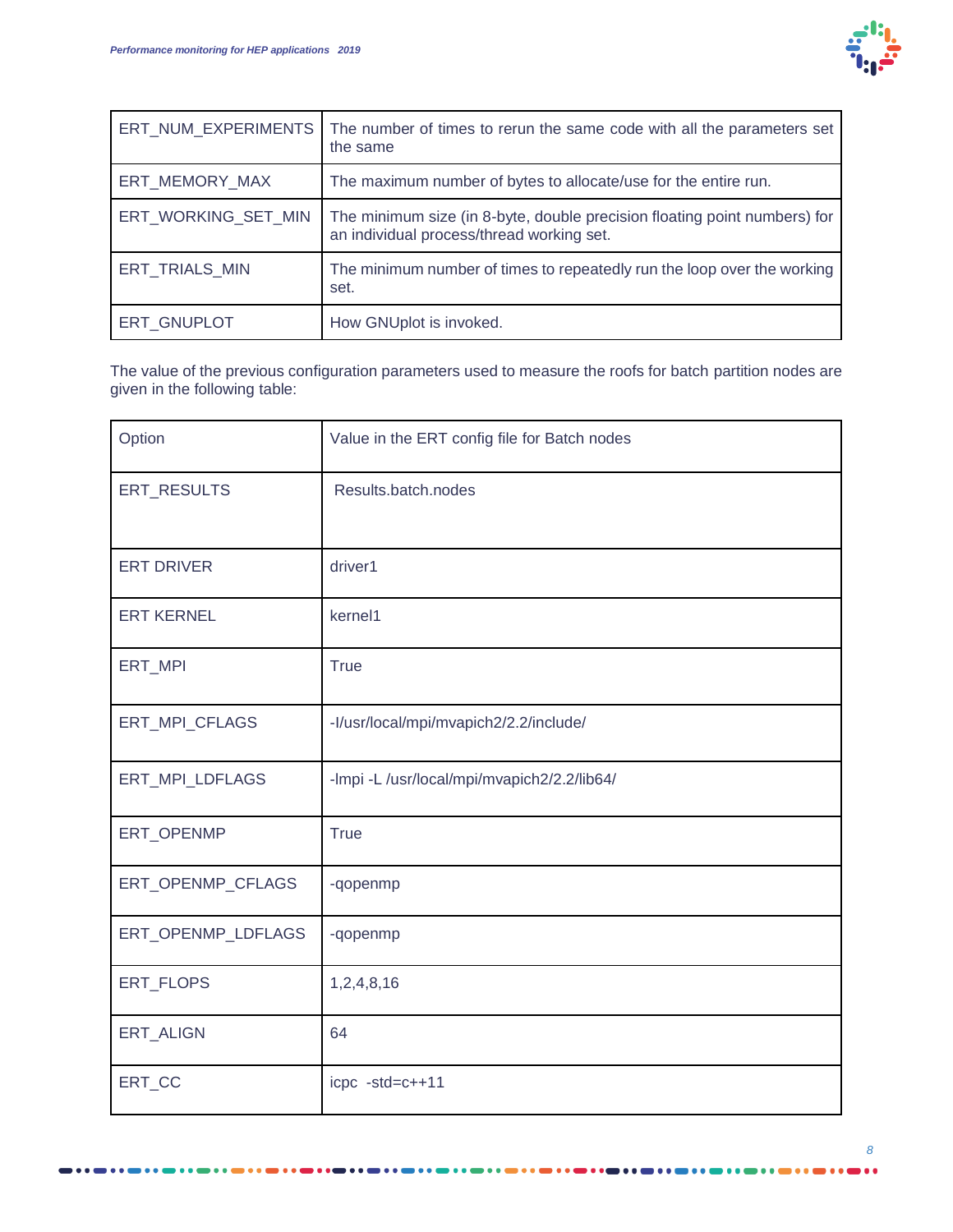

| ERT_CFLAGS          | -O3 -xHost -fno-alias -fno-fnalias -DERT_INTEL                                  |
|---------------------|---------------------------------------------------------------------------------|
| ERT_LD              | icpc                                                                            |
| ERT_RUN             | export OMP_NUM_THREADS=ERT_OPENMP_THREADS; mpirun -np<br>ERT_MPI_PROCS ERT_CODE |
| ERT_PROC_THREADS    | $1 - 16$                                                                        |
| ERT_MPI_PROCS       | 1,2,4,8,16                                                                      |
| ERT_OPENMP_THREADS  | 1,2                                                                             |
| ERT_NUM_EXPERIMENTS | 3                                                                               |
| ERT_MEMORY_MAX      | 1073741824                                                                      |
| ERT_WORKING_SET_MIN | 1                                                                               |
| ERT_TRIALS_MIN      |                                                                                 |
| ERT_GNUPLOT         | gnuplot                                                                         |

#### **ii. Overview on how ERT works**

Running ERT is done by using the command "ert" with a single argument that specifies the path to the ERT configuration file.

ERT first reads the configuration file then it creates the output directory specified by "ERT RESULTS" and copies the configuration file there, then for each value of "ERT\_FLOP" it builds the roofline characterization code with that number of FLOPs per element.

The built code is executed using different combination of number of processes and number of threads that fulfil the constraint specified by "ERT PROCS". In a more programmatic way : For each number of MPI processes specified by "ERT MPI PROCS" and each number of OpenMP threads specified by "ERT OPENMP THREADS" if the product of the number of MPI processes and OpenMP threads is included in "ERT PROCS", the code that was built is executed according to the MPI and OpenMP specification (number of processes /threads).

For each combination of number of processes/threads the code is executed as many times as specified by "ERT NUM EXPERIMENTS".

AT the end ERT gathers all the obtained results to produce the final roofline results as a graph generated by GNUplot in PostScript format and a JSON output file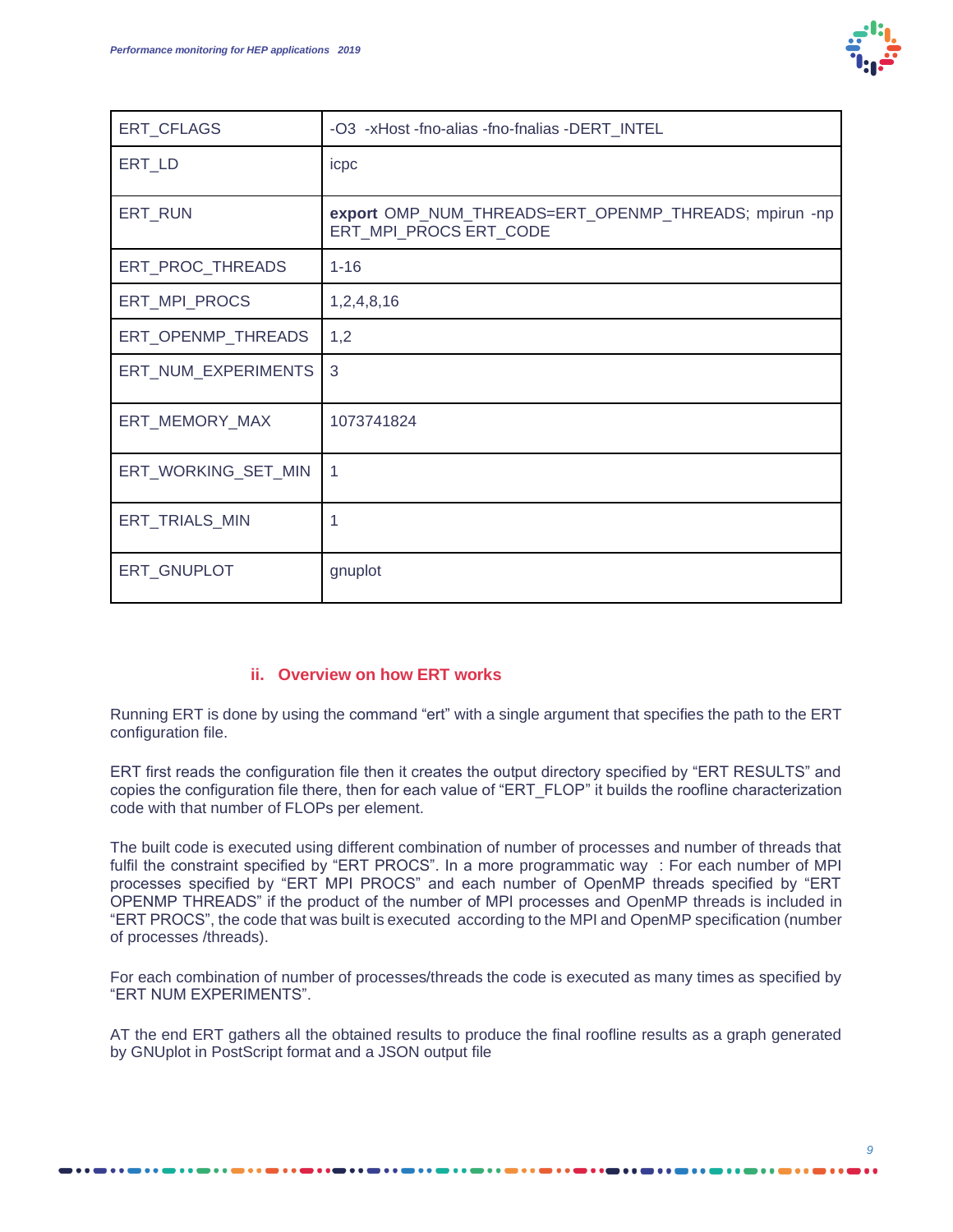

#### **iii. ROOFLINE MODEL OF BATCH NODES**

The following figure shows the obtained roofs for Batch partition nodes



- ➢ Peak performance: 207.7 GFLOP/s
- Maximum bandwidth:
	- DRAM: **75.14 GB/s**
	- L1: **1497.12 GB/s**
	- L2: **834.44 GB/s**
	- L3: **543.53 GB/s**

The next step will be to use these roofs to analyse HPC applications performances and to do so we need to measure the FLOPS/s and the arithmetic intensity of the applications and then plot it on the obtained graphs. once this is done users will be able to determine which bound is affecting the application's performance (memory or CPU) and optimize the code accordingly

#### **b. Calculating arithmetic intensity and FLOPs/s of HPC applications**

Application performance in flops/s is the number of floating-point operations performed by the application per second

> *Application Flops/s* =  $\frac{flops\ count}{flong\ time}$ run time

The application run time can be obtained using the slurm accounting command "**sacc**t" and since the HPC nodes have intel architecture, flops count can be measured using intel software development emulator SDE.

SDE traces dynamic instructions and includes a histogram tool that captures different information about the code instructions such as the instruction length and type.

an example of SDE command line to measure the flops of an application running on the HPC cluster: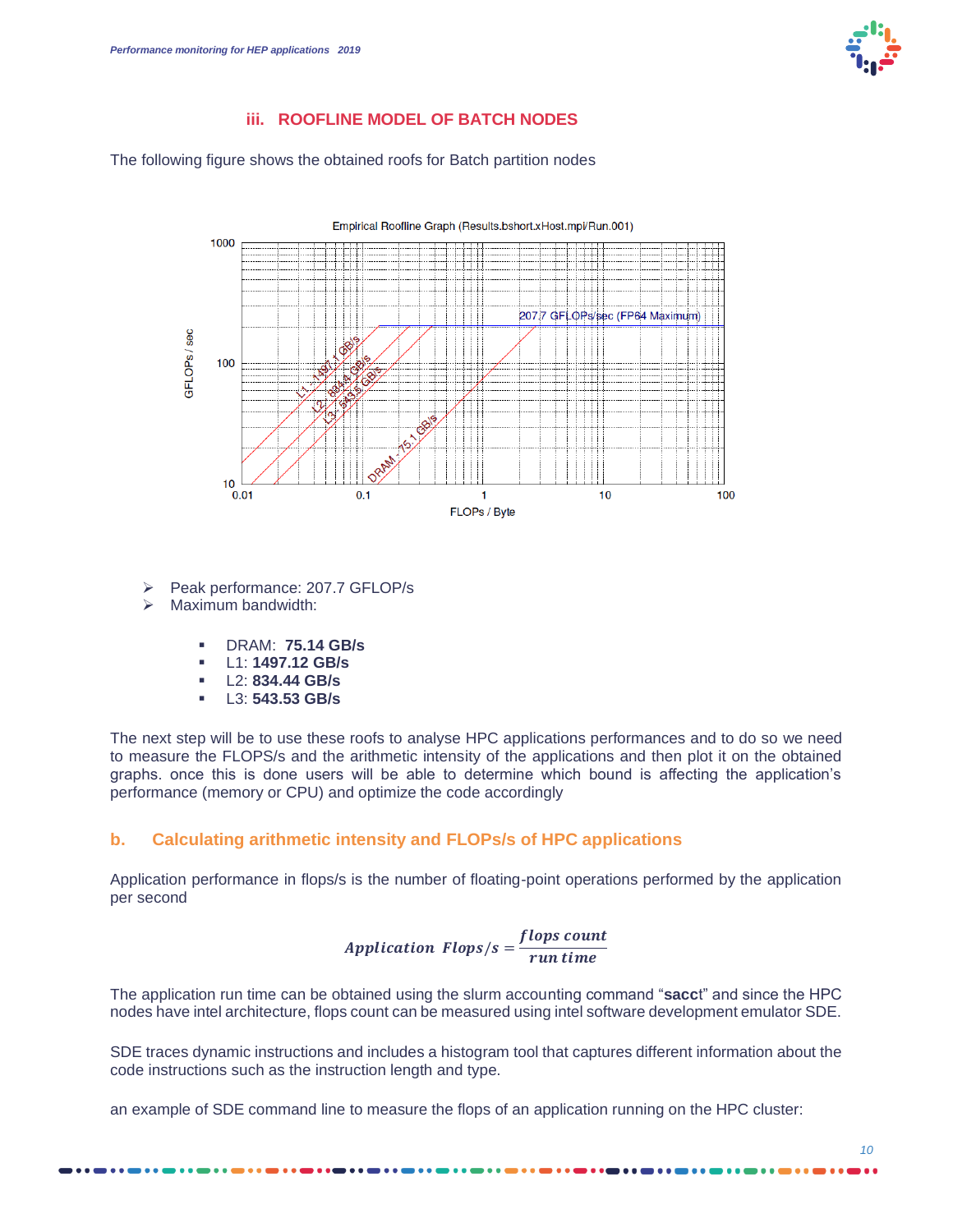

#### **srun -p batch-short -t 1:00:00 -n 64 sde64 -ivb -d -omix file.out -i -global\_region --user-application**

- **EXECT:** Ivb: is used to specify Intel Ivy Bridge CPU
- **-d**: specifies to only collect dynamic profile information
- **-o** : specifies the output file
- **-global\_region**: to include any threads spawned by a process (for OpenMP)
- **-i**: specifies that each process will have a unique file name based on process ID

SDE will create a file for each process generated by the application, and if the application contains threads (OpennMP) then information related to threads are included in the same files (the option global-region enables this)

The output file has too many information and it is not easy to read, therefor we use the script **parse-sde.sh** in<https://bitbucket.org/dwdoerf/stream-ai-example/src/master/parse-sde.sh> to parse the results

The below figure shows an example of parsing SDE output files:



#### **Calculating L1 level arithmetic intensity:**

The arithmetic intensity is the ratio of total flops to the total bytes count, the bytes count can be calculated for different memory levels, and since the SDE reports the total bytes on L1 level we can calculate the L1 level arithmetic intensity as follows:

> $AI(L1) = \frac{total flops}{t + t}$ total bytes on L1 level

L1 level AI of the above example is:  $AI(L1) = \frac{4000000400}{49869806228} = 0.0802$ 

----------

It is important to know that running SDE can slow down the execution and degrade application's performances for example we ran intel MKL benchmark that consists on matrix multiplication, the number of multiplication and the size of the matrix were big enough to stress the CPU and so the run time without SDE was about 25 s but when running it with SDE to measure the flops the run time was far more greater 67 s which is about 2 times the original elapsed time.

. . . **. . . . . . . . . .** . .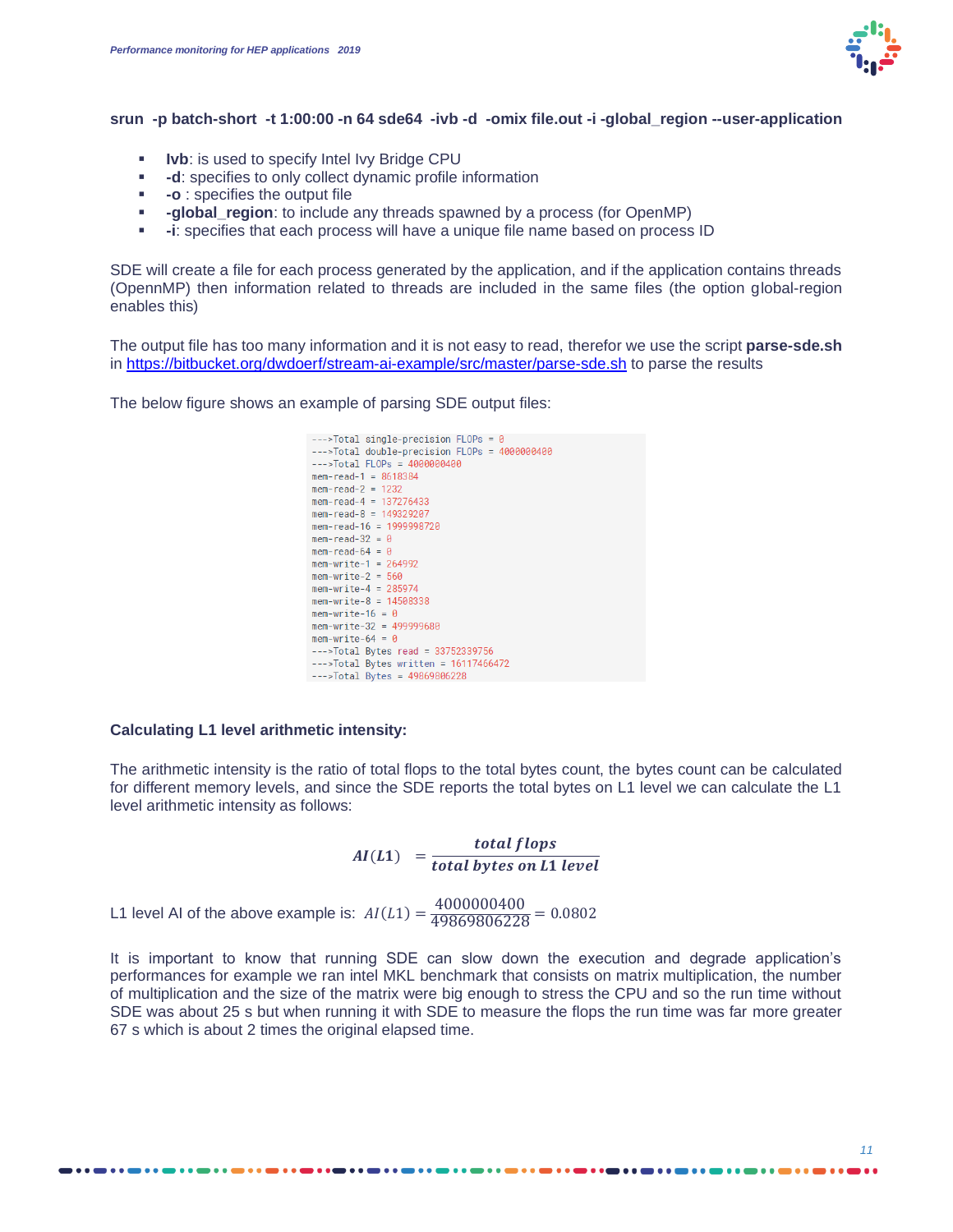

## **4. Conclusion and future work**

The project took an experimental approach in the sense where many tools and methodologies were tested on the HPC cluster: SLURM accounting, Roofline model, ERT and SDE. The present report documents these tools and explains different ways to understand and measure HPC application performances however it did not cover the implementation phase due to time limitation. Hopefully this is a milestone toward future work that includes combining intel performance tools in one framework that can provide users with enough data and metrics measured by a diversity of tools to enable them to analyze and improve the performance of HPC applications.